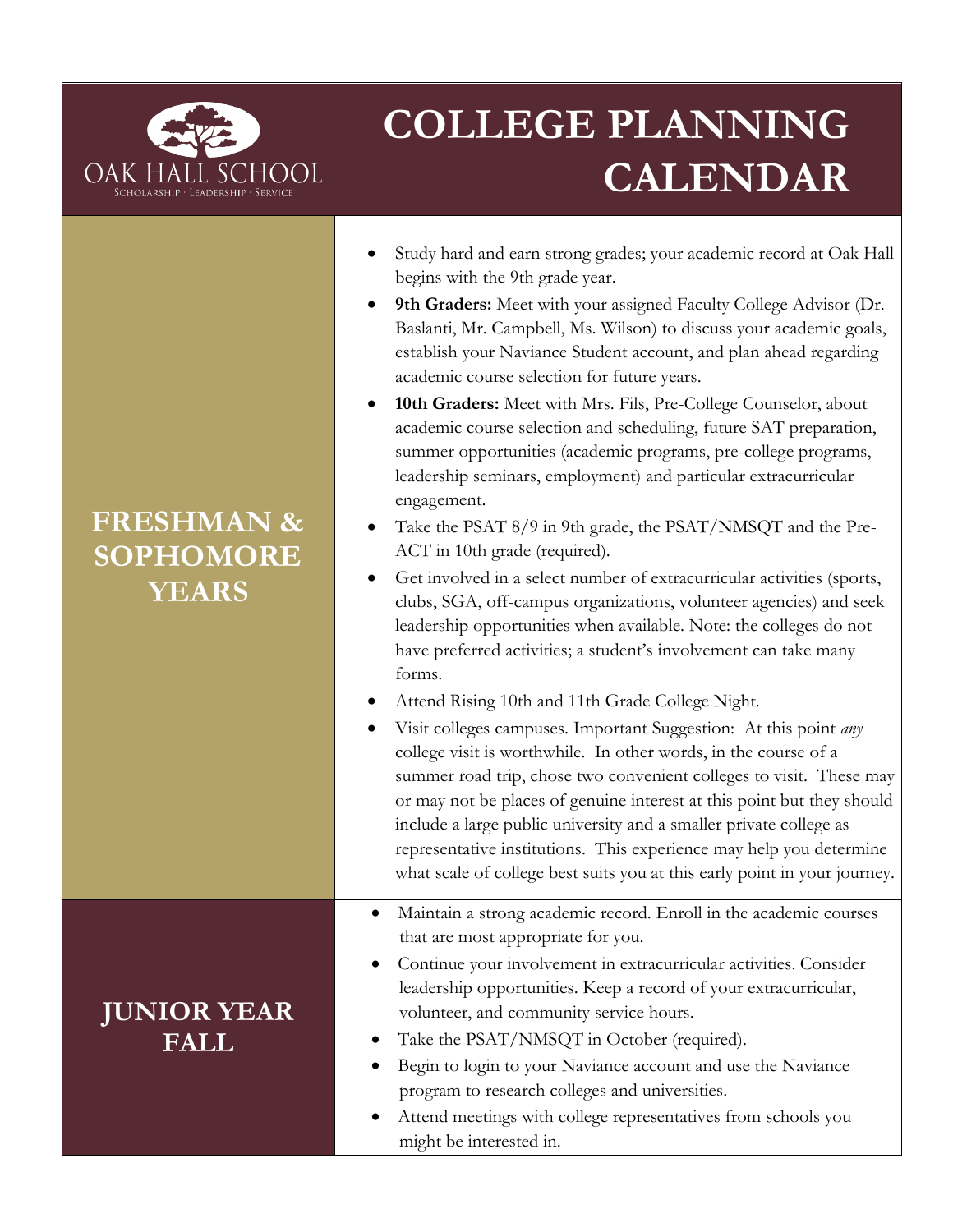| <b>JUNIOR YEAR</b><br><b>FALL</b><br><b>CONTINUED</b> | Attend College Fair at Santa Fe College.                                                                                    |
|-------------------------------------------------------|-----------------------------------------------------------------------------------------------------------------------------|
|                                                       | Consider registering to take the ACT or SAT in December                                                                     |
|                                                       | Throughout your junior year, you should read for pleasure                                                                   |
|                                                       | (newspapers, magazines, novels, biographies -- anything that                                                                |
|                                                       | interests you) at least 30 minutes a day. More than anything else you                                                       |
|                                                       | can do, this will help improve your verbal skills, help you in your                                                         |
|                                                       | English and humanities classes, and help improve your SAT/ACT                                                               |
|                                                       | scores.                                                                                                                     |
| <b>JUNIOR YEAR</b><br><b>WINTER/SPRING</b>            | Review PSAT/NMSQT results with Ms. Simpson, College                                                                         |
|                                                       | Counselor.                                                                                                                  |
|                                                       | Attend College Night I in January with your parents                                                                         |
|                                                       | Begin assembling your preliminary list of colleges. (Your goal                                                              |
|                                                       | should be to be reasonably well informed about 20 colleges you<br>might be interested in.)                                  |
|                                                       | Login to Naviance Student to do the following:<br>$\bullet$                                                                 |
|                                                       | Fill out Student Questionnaire.                                                                                             |
|                                                       | Prepare an activity resume of your school and community activities.                                                         |
|                                                       | Parents fill out Parent Brag Sheet/Survey Form.                                                                             |
|                                                       | Meet with Ms. Simpson, College Counselor, and/or your adviser<br>$\bullet$                                                  |
|                                                       | when signing up for courses for next year. Review Oak Hall School                                                           |
|                                                       | graduation requirements, Bright Futures Scholarship requirements,                                                           |
|                                                       | and college admission requirements.                                                                                         |
|                                                       | Take the SAT Reasoning Test or ACT, and SAT Subject Tests (if                                                               |
|                                                       | required by the colleges you are considering). If recommended, you                                                          |
|                                                       | should take subject tests in two subjects. Take the SAT Subject Test<br>in US History if you are enrolled in AP US History. |
|                                                       | Ask your teachers for letters of recommendation.                                                                            |
|                                                       | Plan your summer activities: employment, college visits, reading,                                                           |
|                                                       | volunteer work, travel.                                                                                                     |
|                                                       | Ask Teachers for letters of recommendation if you are applying to a                                                         |
|                                                       | summer academic program.                                                                                                    |
|                                                       | If you are interested in applying for an ROTC scholarship or a                                                              |
|                                                       | service academy, start the application process.                                                                             |
|                                                       | If you are considering playing a sport at a Division I or II college or                                                     |
|                                                       | university, you should register with the NCAA Eligibility Center.                                                           |
| <b>SUMMER BEFORE</b><br><b>SENIOR YEAR</b>            | Narrow down your college list.                                                                                              |
|                                                       | Create accounts for the Common Application and the Coalition                                                                |
|                                                       | Application. Begin to research the essay prompts and brainstorm                                                             |
|                                                       | potential essay topics.                                                                                                     |
|                                                       | Attend the Oak Hall "Surviving the Senior Year" Program                                                                     |